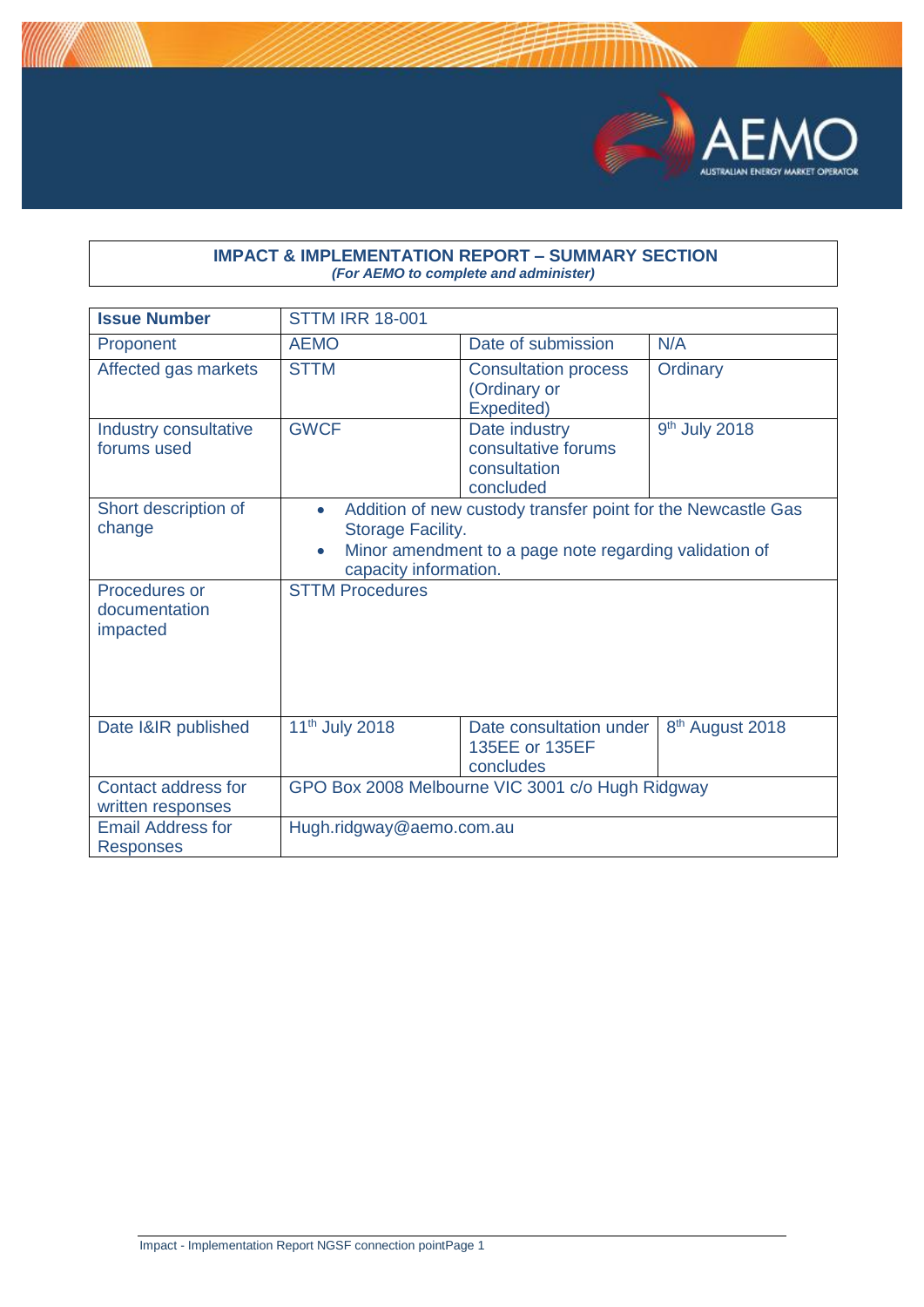## **IMPACT & IMPLEMENTATION REPORT – DETAILED REPORT SECTION**

| <b>ASSESSMENT OF PROPOSAL</b>                                                              |                                                                                                                                              |  |
|--------------------------------------------------------------------------------------------|----------------------------------------------------------------------------------------------------------------------------------------------|--|
| 1. Rationale for the change<br>and summary of any<br>proposed amendments to<br>Procedures. | These changes are necessary to reflect a new custody<br>transfer point in the Sydney STTM at the Newcastle Gas<br>Storage Facility (NGSF).   |  |
| (see Attachment A for details<br>of the draft Procedure)                                   |                                                                                                                                              |  |
| 2. Overall Industry<br>Cost/Benefit estimate.                                              | This change is required to reflect changed operating<br>conditions for the Sydney STTM and the cost of<br>implementation is immaterial.      |  |
| 3. The likely implementation<br>effect of the change(s) on<br>stakeholders                 | This change will reflect facility modifications that will allow boil-<br>off gas from the NGSF to be injected into the local gas<br>network. |  |
| 4. Recommendation on any<br>testing requirements                                           | No industry testing required. There may be some verification<br>testing between Jemena Gas Networks and CGI.                                 |  |
| 5. AEMO's preliminary<br>assessment of the<br>proposal's compliance with<br>section 135EB: | These changes are consistent with the requirements of section<br>135EB.                                                                      |  |
| 6. Consultation forum<br>outcomes                                                          | No comments.                                                                                                                                 |  |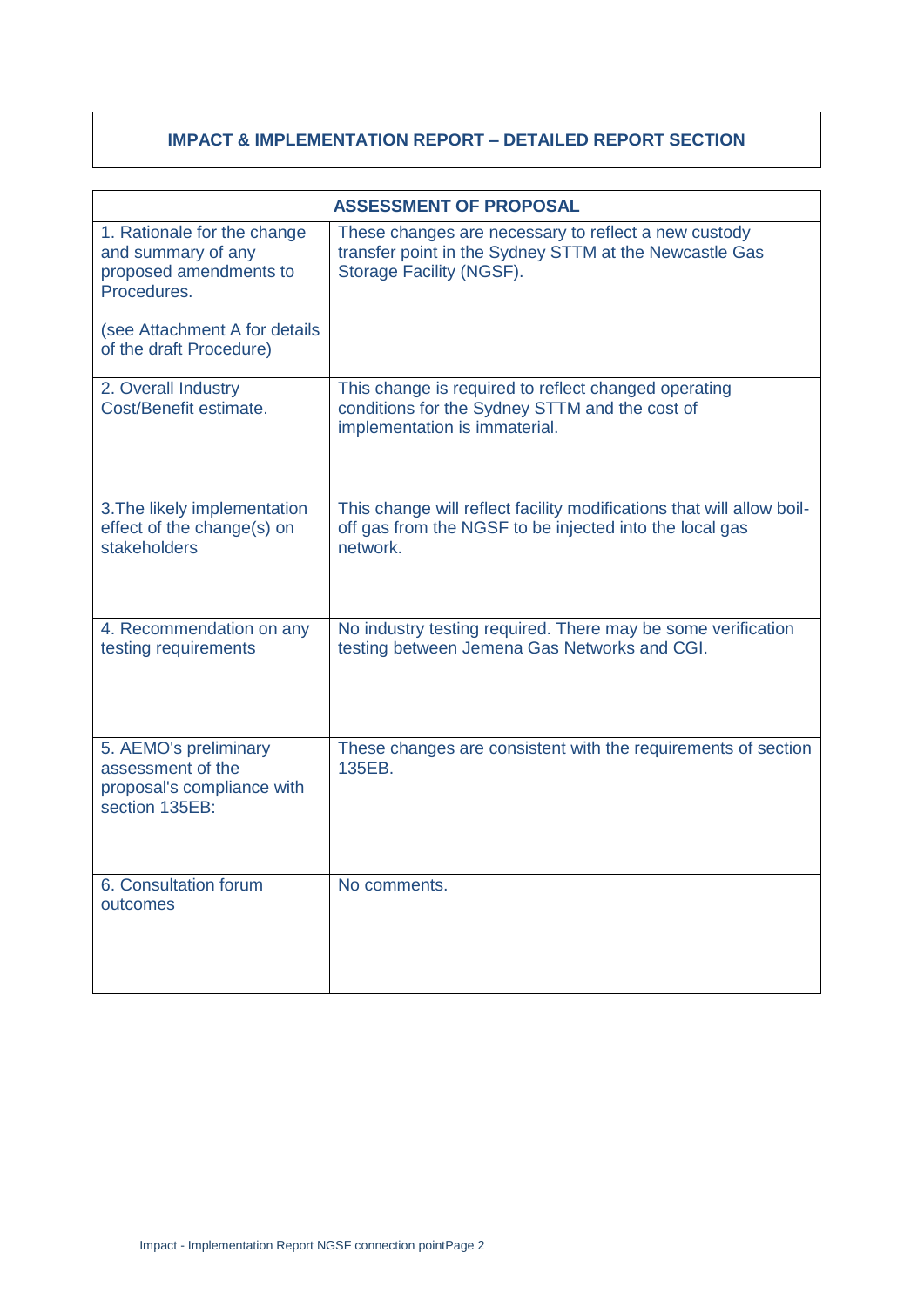| <b>RECOMMENDATION(S)</b>                                                          |                                                            |  |
|-----------------------------------------------------------------------------------|------------------------------------------------------------|--|
| 7. Should the proposed<br>Procedures be made,<br>(with or without<br>amendments)? | The proposed Procedures should be made without amendments. |  |
| 8. Proposed effective<br>date for the proposed<br>change(s)                       | 24 September 2018.                                         |  |